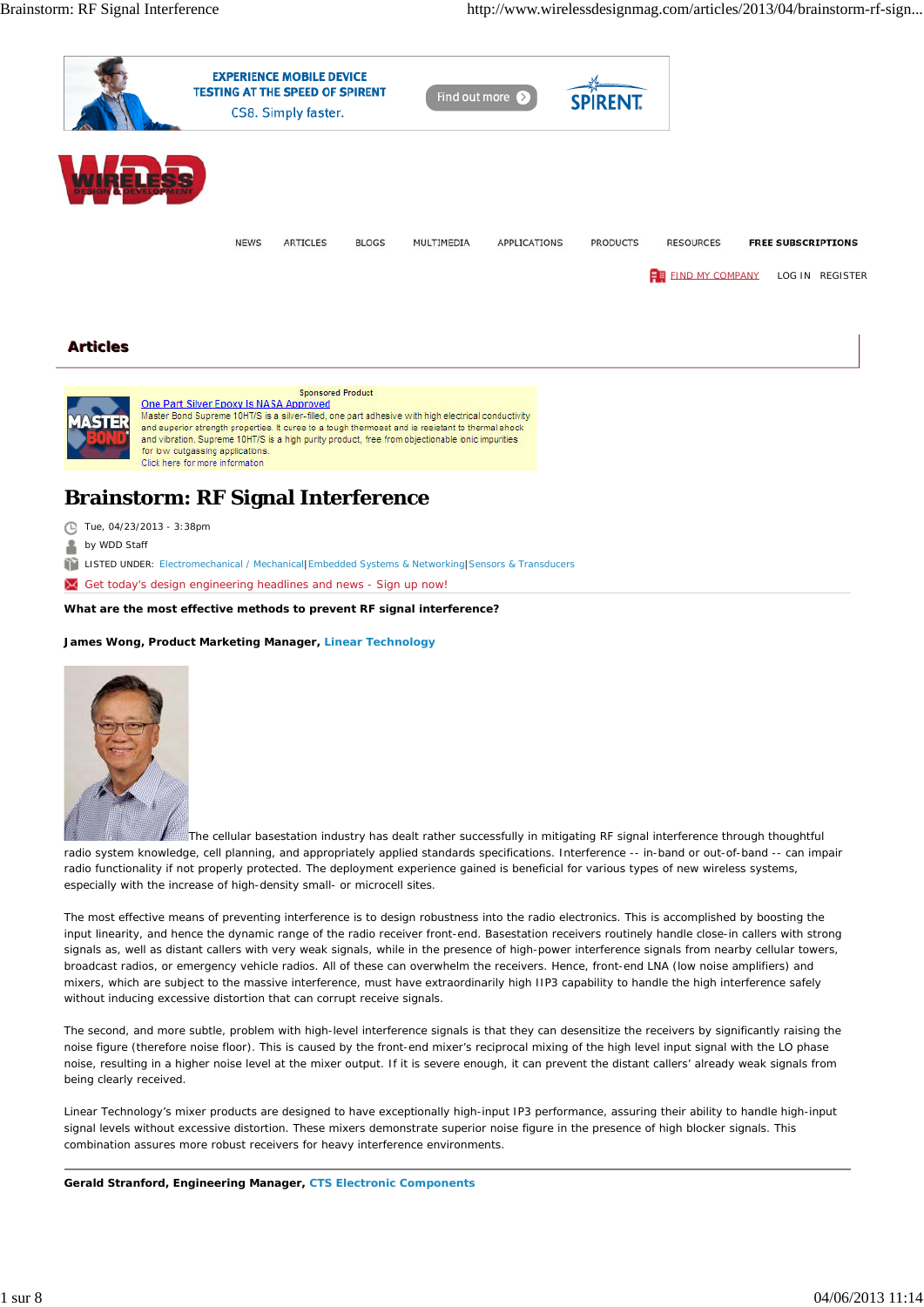

EMI filters effectively reduce RF interference on signal or power lines. Such filters may be based on a single capacitor or inductor, but combinations of multiple components will increase the attenuation of RF interference.

An inductive reactance increases with increasing inductance and frequency. Therefore, an inductor in series with the signal path allows low frequencies to pass while the high frequencies are attenuated. On the other hand, the impedance of a capacitor decreases with increasing capacitance and frequency. Therefore, a capacitor connected between the signal line and ground provides a shunt to ground for the high-frequency interference.

Each inductive or capacitive component in the filter will reduce the RF interference by 20 dB per decade of frequency. Therefore, a two component filter will reduce the RF interference by 40 dB per decade, and a three component filter will reduce the RF interference by 60 dB per decade. Commonly available configurations are single inductor, single capacitor (C-filter), combination of one inductor and one capacitor (L-filter), one inductor and two capacitors (pi-filter), and two inductors and one capacitor (T-filter).

Pi and C- filters are used when the source and load impedances are high, while a T-filter is used when the source and load impedances are low. Filter performance is defined by insertion loss (IL), voltage rating, and current rating. IL represents the signal attenuation by the filter. Specifications are typically for room temperature and 50 Ohms load impedance.

### **Dr. Darcy Poulin, Chief Engineer and Wireless Systems Architect, Microsemi**



Today's smartphones are extremely sophisticated RF devices supporting multiple RF bands. Users will routinely be operating multiple radios simultaneously; for example, when using the devices as a hotspot and for navigating, the LTE radio will be transmitting at 23 dBm, WiFi will be on, and the GPS radio will need to detect signals at -130 dBm. Clearly, RF signal interference mitigation is critical.

Preventing RF signal interference often comes down to filtering. Filters need to be placed around all RF blocks that need to be protected. In cases where bands are close to one another, steep-skirted BAW or SAW filters are used. In FDD radios used for many cellular networks, BAW or SAW duplex filters are often used to allow simultaneous transmission and reception.

These filters can also prevent interference from other radios. However, BAW and SAW filters are fairly large, lossy, and expensive. In addition, one filter is required for each radio since they are precisely tuned to the desired frequency range. Therefore, it is often advantageous to try and eliminate BAW or SAW filters.

There are other ways to mitigate effects of interference. WiFi, Bluetooth, and GSM have adopted a TDD-based approach, where the user transmits at one time, and listens at another time. TDD radios eliminate interference between the receiver and transmitter for one particular radio, and this offers significant advantages. However, there is still interference in between.

The solution to this is often filtering. If the bands are not close together, lower cost, smaller filters can be employed. One technique to eliminate the interference between WiFi and cellular is to simply use the 5 GHz WiFi band. Since the 5 GHz band is far from all other bands, filtering is straightforward and can often be incorporated into on-die matching circuits.

#### **Ken Plourde, New Business Development Engineer, Temp-Flex**

In many applications, to assure low RF emissions to the external environment and low susceptibility to external radiating RF sources, it is essential to use coaxial cables with a high shielding effectiveness (SE) in excess of 100 dB. An ideal shield would be highly conductive with 100% coverage, and have no holes or gaps; but such a shield would be stiff, heavy, and expensive. A typical braided shield only offers about -50 dB shielding effectiveness, and a double braid offers about -75 dB shielding effectiveness. In order to improve the SE of a coaxial shield and have it remain flexible, the shield should be configured as follows:



*Coaxial cables with a high shielding effectiveness (SE) in excess of 100 dB*

- Apply a helically wrapped and overlapped highly conductive, silver-plated copper strip around the insulated core. This tightly applied strip closely approximates the solid copper tube of a semi-rigid cable, and is the key to reduced RF leakage and susceptibility.
- Apply a highly conductive, silver-plated copper braid in intimate contact with the inner shield to hold it in place and keep it from unwrapping.
- Apply a tight jacket to hold the braid shield in place.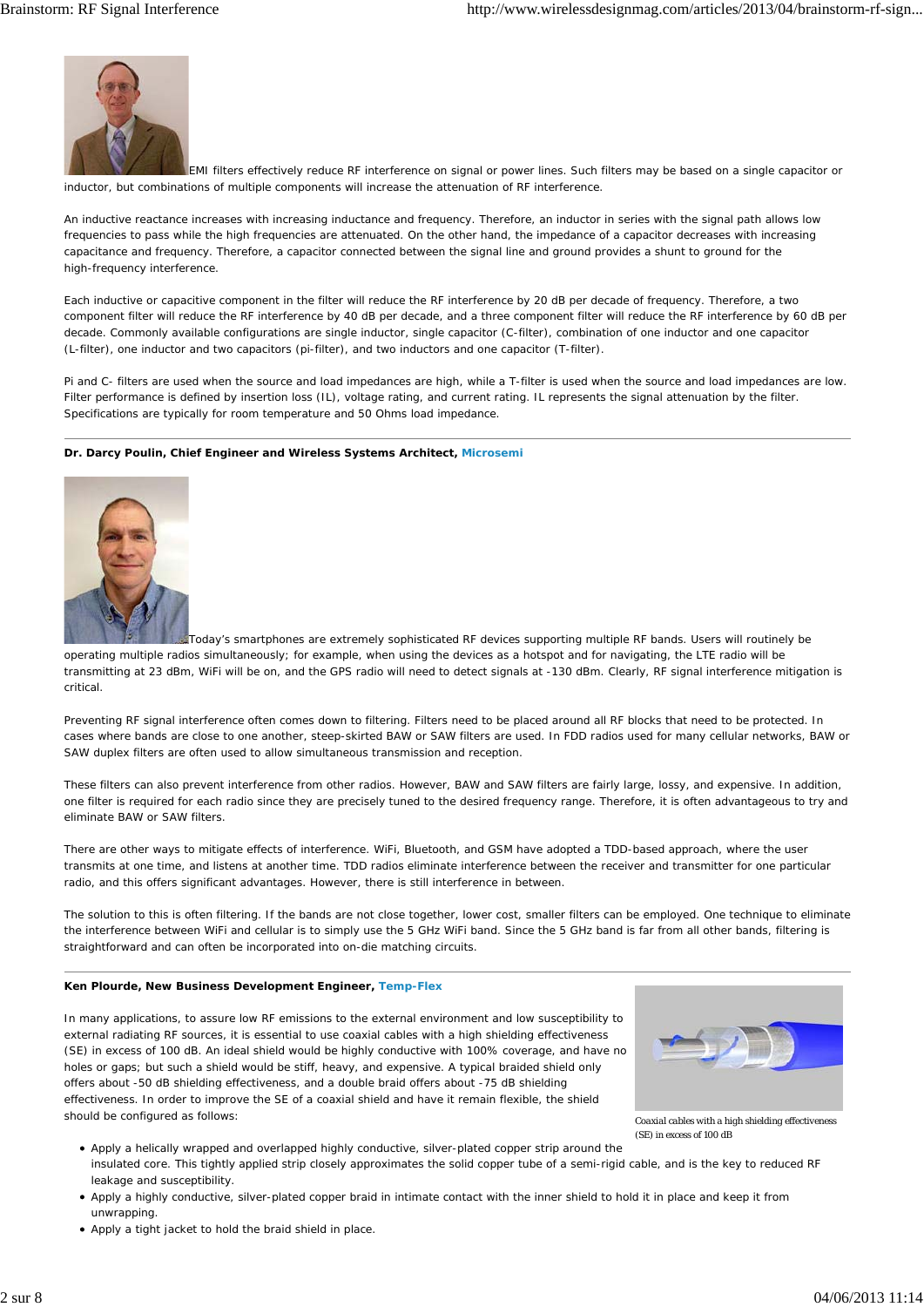This shield configuration effectively minimizes RFI and EMI with the combination of shield layers. The shielding effectiveness, or RF leakage, of a cable can be tested per MIL\_PRF-39012 utilizing a 50 Ohm airline tri-axial cavity. The cable under test is terminated into a 50 Ohm load and connected internally to the cavity. A network analyzer connected to the input and output ports of the cavity measures the tri- axial leakage. Test data for frequencies from 500 to 18 GHz show a shielding effectiveness >100 dB for the shield configuration described above.



### **Teppo Lukkarila, global product line manager for base station antennas, RFS**

Passive Intermodulation (PIM) - the unwanted mixing of multiple signals in non-linear junctions within a system resulting in undesirable harmonic signals - is a leading cause of significant quality and performance problems at communications sites. RF interference problems arise when downlink signals create PIM in uplink frequencies.

These signals are frequently on the same level as those that the site would be receiving from a mobile unit, thus the radio receiver may not be able to differentiate between the unwanted PIM-generated signals and the appropriate uplink signals. In other words, PIM can raise the site's noise floor by several dB, causing a decrease in receiver sensitivity.

These issues can drastically degrade the performance of a site, causing a loss of capacity, an increase in the number of dropped calls, and increased data errors.

Fortunately, good site design, installation practices and site maintenance can keep PIM from becoming a major problem.

Before every product launch or product re-design, the following processes should be considered:

- *Product or System Design* Simplified designs limit possible PIM generators.
- *Careful selection of materials*, such as avoiding any alloys containing iron, is a primary concern, as are the circuit layouts themselves.
- *Manufacturing Process* Maintaining a clean production environment is a key contributor to producing products with good PIM performance. Manufacturing processes should keep both raw materials and equipment as clean as possible to avoid adding any contaminants, which could cause PIM.
- *Testing Prior to Shipment* While test processes differ from product to product, it is ideal to test 100% of antennas, diplexers, amplifiers, jumpers, feeders, and filters for PIM. No adjustments or assembly steps should be performed after PIM test.

By selecting proper materials and following strategic procedures throughout the complete design and construction of a site, PIM can be controlled and eliminated as a contributor to poor performance.



**Leonard Pelletier, Application Support, Freescale Technologies**

Electromagnetic interference (EMI) is broadly defined as a disturbance of an electrical circuit due to the proximity of a strong electromagnetic field created by rapidly changing electrical currents. The sources of these disruptive fields can be naturally occurring, such as lightening, sun spots or northern lights, or they can be man-made, such as radio or TV broadcast transmissions, electrical power lines or electrical motors.

In the very specific world of RF power amplifiers for cellular infrastructure networking systems, radio frequency interference (RFI) takes on a very specific problem and there is a common method for solving the created issues. The RF interference issue inside of power amplifiers in self-inducted RF feedback and cross induction between the low power baseband, driver stages and error correction control signals, and those of the higher power, fully modulated output broadcast signals.

Several types of both low and high power RF signals co-exist inside of a metal enclosure that is intentionally shielded to prevent the internally generated RF energy from escaping to the outside world, except thru the intended filtered output transmission port.

The disparity between these low and high power signals is on the order of 60 dB or greater, so the most common method to prevent internal RFI is to shield each individual amplifier active stage within its own Faraday cage to block in and out both the electrical and magnetic components of the interference signals.

When the electrical field component of EMI hits the electrically conductive surface of the copper shield, it induces an electrical current in that conductor. And since the shield is made of a highly conductive metal material, the energy of that field gets shunted around the enclosure. RF